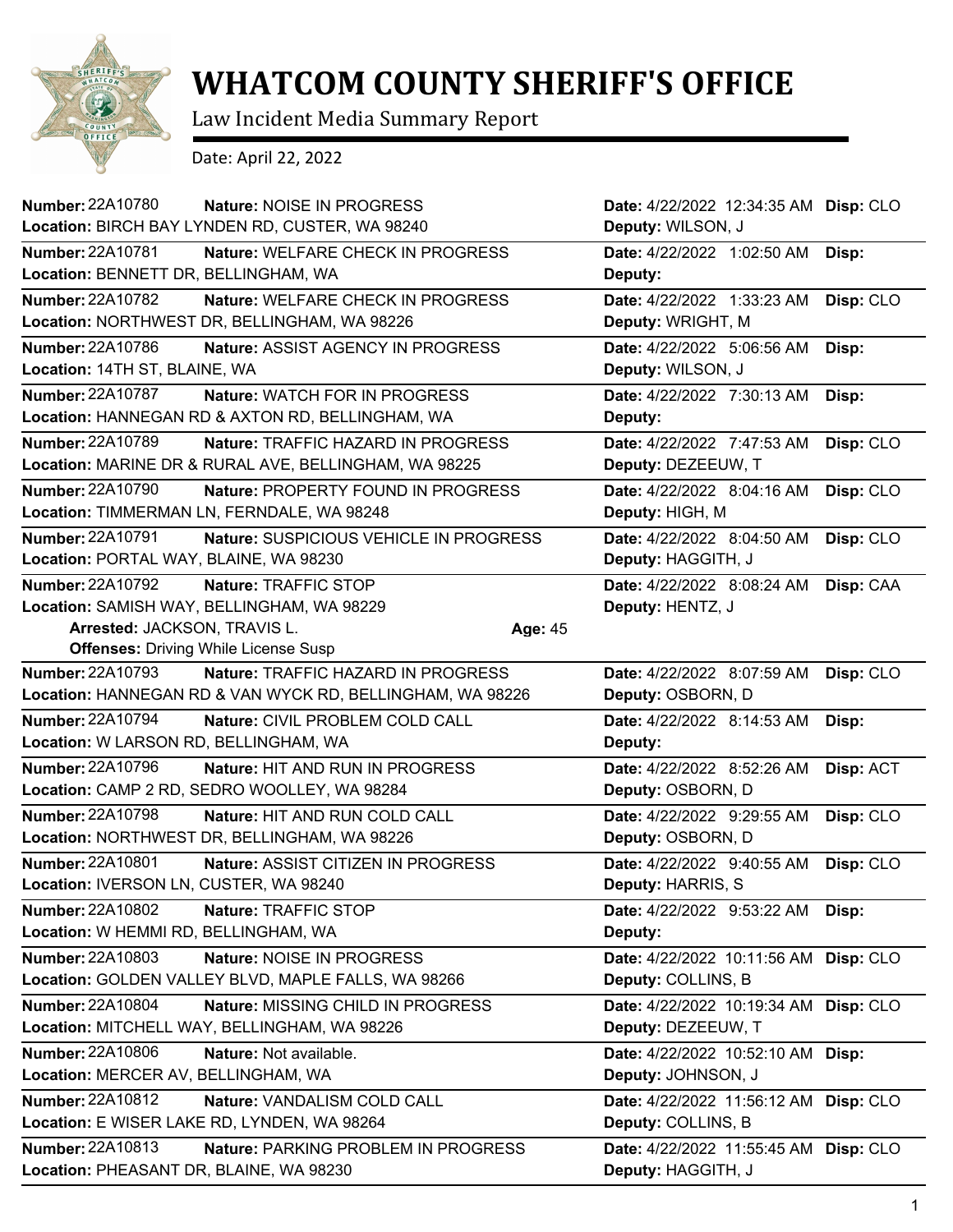| Number: 22A10814                          | Nature: ALARM AUDIBLE IN PROGRESS                       |                | Date: 4/22/2022 12:15:44 PM Disp: CLO |           |
|-------------------------------------------|---------------------------------------------------------|----------------|---------------------------------------|-----------|
| Location: SHINTAFFER RD, BLAINE, WA 98230 |                                                         |                | Deputy: HAGGITH, J                    |           |
| <b>Number: 22A10815</b>                   | <b>Nature: MVA NON BLKING/NON INJURY IN P</b>           |                | Date: 4/22/2022 12:17:24 PM Disp: CLO |           |
|                                           | Location: BIRCH BAY SQUARE ST, BLAINE, WA 98230         |                | Deputy: HAGGITH, J                    |           |
| Number: 22A10816                          | Nature: FOLLOW UP                                       |                | Date: 4/22/2022 12:22:57 PM Disp: CAA |           |
| Location: GRAND AVE, BELLINGHAM, WA 98225 |                                                         |                | Deputy: HEINRICH, C                   |           |
| Arrested: WATTS, PATRICK W.               |                                                         | <b>Age: 42</b> |                                       |           |
| <b>Offenses: In From Court</b>            |                                                         |                |                                       |           |
| Number: 22A10819                          | Nature: SUSPICIOUS CIRCUMSTANCES COLD                   |                | Date: 4/22/2022 12:36:34 PM Disp: CLO |           |
| Location: VALLEY HWY, ACME, WA 98220      |                                                         |                | Deputy: HENTZ, J                      |           |
| Number: 22A10820                          | Nature: WELFARE CHECK COLD CALL                         |                | Date: 4/22/2022 12:36:46 PM Disp: CLO |           |
|                                           | Location: GREENVILLE DR, BELLINGHAM, WA 98226           |                | Deputy: HENTZ, J                      |           |
| Number: 22A10822                          | Nature: MENTAL COLD CALL                                |                | Date: 4/22/2022 1:14:26 PM            | Disp:     |
|                                           | Location: BIRCH BAY LYNDEN RD, BLAINE, WA 98230         |                | Deputy: BAUMAN, L                     |           |
| <b>Number: 22A10825</b>                   | Nature: IMPOUND PRIVATE IN PROGRESS                     |                | Date: 4/22/2022 1:41:01 PM            | Disp:     |
| Location: NEEVEL RD, FERNDALE, WA         |                                                         |                | Deputy:                               |           |
| Number: 22A10830                          | Nature: DOMESTIC VERBAL IN PROGRESS                     |                | Date: 4/22/2022 2:17:29 PM            | Disp: CLO |
|                                           | Location: MCLEOD RD, BELLINGHAM, WA 98225               |                | Deputy: LEBEDEV, P                    |           |
| <b>Number: 22A10831</b>                   | Nature: WELFARE CHECK IN PROGRESS                       |                | Date: 4/22/2022 2:18:48 PM            | Disp:     |
| Location: SEASHELL WAY, BLAINE, WA 98230  |                                                         |                | Deputy: JOHNSON, I                    |           |
| Number: 22A10832                          | Nature: ALARM AUDIBLE IN PROGRESS                       |                | Date: 4/22/2022 2:53:46 PM            | Disp: INF |
|                                           | Location: LAKEHILL LN, BELLINGHAM, WA 98229             |                | Deputy: SLYTER, C                     |           |
| <b>Number: 22A10834</b>                   | Nature: FOLLOW UP                                       |                | Date: 4/22/2022 2:57:49 PM            | Disp:     |
| Location: CAMP 2 RD, SEDRO WOOLLEY, WA    |                                                         |                | Deputy:                               |           |
| Number: 22A10835                          | <b>Nature: MVA BLOCKING IN PROGRESS</b>                 |                | Date: 4/22/2022 3:11:15 PM            | Disp: CLO |
|                                           | Location: KICKERVILLE RD & HENRY RD, FERNDALE, WA 98248 |                | Deputy: LEBEDEV, P                    |           |
| Number: 22A10836                          | Nature: VANDALISM COLD CALL                             |                | Date: 4/22/2022 3:15:14 PM            | Disp: CLO |
| Location: HAMMER RD, LYNDEN, WA 98264     |                                                         |                | Deputy: BROWN, E                      |           |
| <b>Number: 22A10837</b>                   | Nature: MVA BLOCKING IN PROGRESS                        |                | Date: 4/22/2022 3:32:35 PM            | Disp: CLO |
|                                           | Location: HAMPTON RD & TRAPLINE RD, EVERSON, WA 98247   |                | Deputy: ASSINK, G                     |           |
| Number: 22A10838                          | Nature: THEFT IN PROGRESS                               |                | Date: 4/22/2022 4:06:38 PM            | Disp: CLO |
|                                           | Location: NORTHWEST DR, BELLINGHAM, WA 98226            |                | Deputy: LEBEDEV, P                    |           |
| <b>Number: 22A10839</b>                   | Nature: SUSPICIOUS VEHICLE COLD CALL                    |                | Date: 4/22/2022 4:42:36 PM            | Disp: INF |
|                                           | Location: SCENIC AVE, BELLINGHAM, WA 98229              |                | Deputy: SLYTER, C                     |           |
| <b>Number: 22A10840</b>                   | Nature: THREAT IN PROGRESS                              |                | Date: 4/22/2022 5:08:24 PM            | Disp:     |
|                                           | Location: CRABAPPLE LN, BELLINGHAM, WA 98226            |                | Deputy: SLYTER, C                     |           |
| <b>Number: 22A10841</b>                   | Nature: ANIMAL PROBLEM IN PROGRESS                      |                | Date: 4/22/2022 5:12:23 PM            | Disp:     |
| Location: ENTERPRISE RD, FERNDALE, WA     |                                                         |                | Deputy:                               |           |
| Number: 22A10842                          | Nature: REFER TO WSP IN PROGRESS                        |                | Date: 4/22/2022 5:16:10 PM            | Disp:     |
|                                           | Location: BLAINE RD & SHIPYARD RD, BLAINE, WA           |                | Deputy: JONES, D                      |           |
| <b>Number: 22A10843</b>                   | Nature: DOMESTIC PHYSICAL IN PROGRESS                   |                | Date: 4/22/2022 5:18:18 PM            | Disp:     |
| Location: NORMAR PL, BLAINE, WA 98230     |                                                         |                | Deputy: LEBEDEV, P                    |           |
| Number: 22A10844                          | Nature: MVA BLOCKING IN PROGRESS                        |                | Date: 4/22/2022 5:24:01 PM            | Disp:     |
|                                           | Location: CHURCH RD & ALDERGROVE RD, FERNDALE, WA       |                | Deputy: ASSINK, G                     |           |
| Number: 22A10845                          | Nature: MVA BLOCKING IN PROGRESS                        |                | Date: 4/22/2022 5:37:49 PM            | Disp:     |
|                                           | Location: CHURCH RD & ALDERGROVE RD, FERNDALE, WA       |                | Deputy:                               |           |
| Number: 22A10846                          | Nature: MVA INJURY IN PROGRESS                          |                | Date: 4/22/2022 5:50:35 PM            | Disp: CLO |
|                                           | Location: EVERSON GOSHEN RD, EVERSON, WA 98247          |                | Deputy: BROWN, E                      |           |